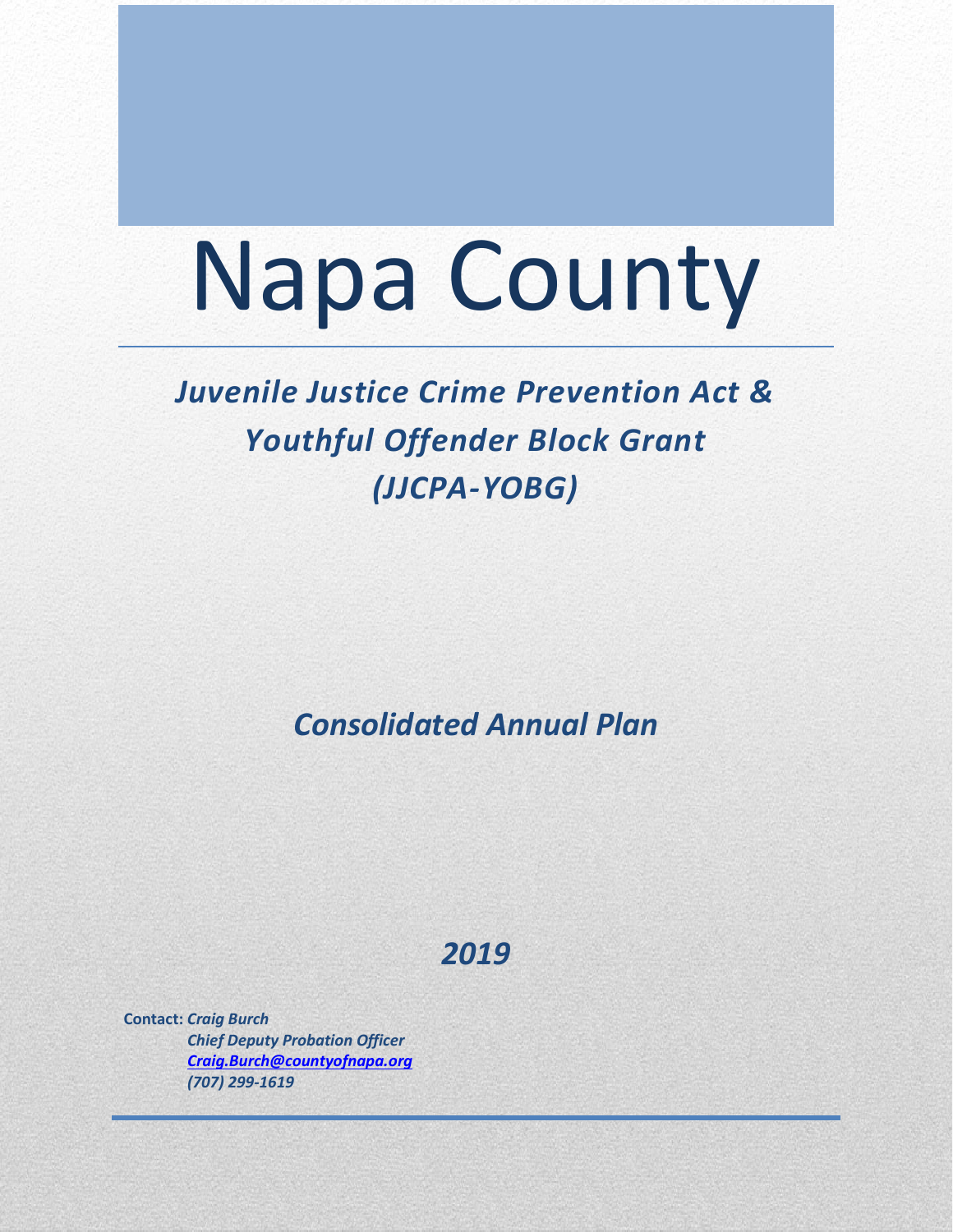## **Contents**

| I.             |  |  |  |  |  |  |
|----------------|--|--|--|--|--|--|
| ΙΙ.            |  |  |  |  |  |  |
| Α.             |  |  |  |  |  |  |
| <b>B.</b>      |  |  |  |  |  |  |
| $\mathsf{C}$ . |  |  |  |  |  |  |
| D.             |  |  |  |  |  |  |
| Ε.             |  |  |  |  |  |  |
| F.             |  |  |  |  |  |  |
| G.             |  |  |  |  |  |  |
| Η.             |  |  |  |  |  |  |
| III.           |  |  |  |  |  |  |
| IV.            |  |  |  |  |  |  |
| V.             |  |  |  |  |  |  |
| VI.            |  |  |  |  |  |  |
| VII.           |  |  |  |  |  |  |
| А.             |  |  |  |  |  |  |
| <b>B.</b>      |  |  |  |  |  |  |
|                |  |  |  |  |  |  |
| Α.             |  |  |  |  |  |  |
| <b>B.</b>      |  |  |  |  |  |  |
| C.             |  |  |  |  |  |  |
| IX.            |  |  |  |  |  |  |
| Х.             |  |  |  |  |  |  |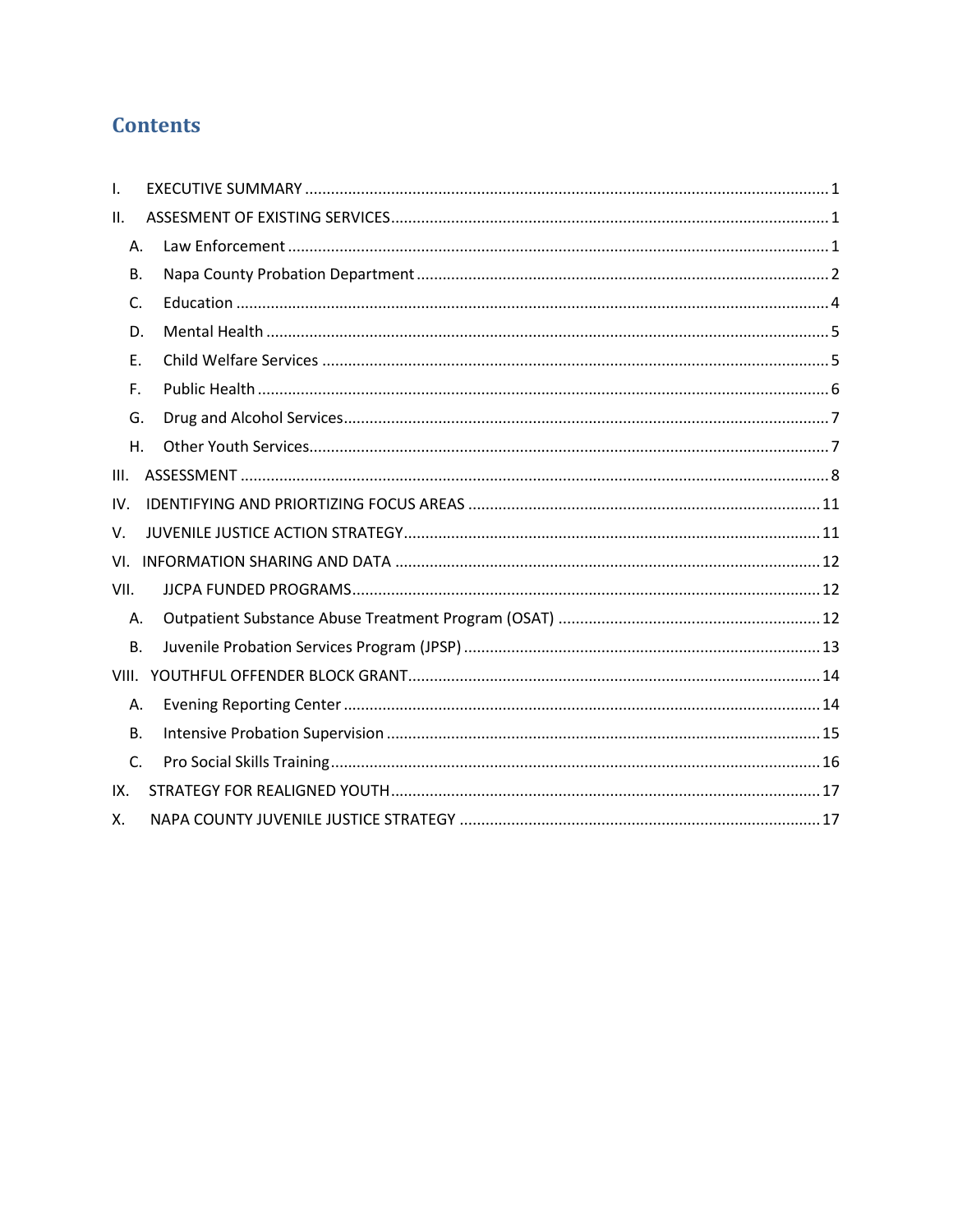## <span id="page-2-0"></span>**I. EXECUTIVE SUMMARY**

The Schiff-Cardenas Crime Prevention Act of 2000 created AB 1913, and was retitled to the Juvenile Justice Crime Prevention Act (JJCPA) to provide a stable funding source to counties for programs that have been proven effective in curbing crime among at-risk youths and young offenders. The JJCPA annually required counties to review and approve the Comprehensive Multiagency Juvenile Justice Plan (CMJJP) that discusses the programs and approaches that have been demonstrated to be effective in reducing delinquency and addressing juvenile crime of any elements of response to juvenile crime and delinquency, including prevention, intervention, suppression, and incapacitation.

Assembly Bill 1998 (Chapter 880, Statutes of 2016) was enacted with legislation taking effect on January 1, 2017, making changes to the reporting requirements for JJCPA and the Youthful Offender Block Grant (YOBG). Counties were required by May 1, 2017 to submit the most recent version of its Comprehensive Multiagency Juvenile Justice Plan for JJCPA and its most recent Juvenile Justice Development Plan for YOBG along with a combined report documenting any new program, placement, service, strategy, or system enhancement not already included in either the JJCPA or YOBG plan. The consolidated program will be referred to as the JJCPA-YOBG Program.

Napa County developed its CMJJP in 2001. The following plan reflects revisions to its original Plan.

## <span id="page-2-1"></span>**II. ASSESMENT OF EXISTING SERVICES**

Napa County strives to work collaboratively and proactively to provide targeted services to at-risk youth and their families. Outlined below are some of the services provided to these youth, many of these programs are facilitated in partnership with several sectors of the juvenile justice system.

#### <span id="page-2-2"></span>A. **Law Enforcement**

Area Law Enforcement agencies have been invaluable partners by identifying at-risk youth early and providing them with services and programs that help divert them from the justice system. The Napa County Sheriff's Office (NSO) provides a School Resource Officer (SRO) to American Canyon Middle School and High School and partners with the Napa County Office of Education to provide an SRO to the Court and Community Schools. The Napa Police Department (NPD) collaborates with the Napa Valley Unified School District (NVUSD) to provide three (3) SRO's to the public middle and high schools in the City of Napa, St. Helena and Calistoga Police Departments also assign officers on a part-time basis to their middle and high schools. These officers are able to identify youth and families in need of support and often times intervene and provide services before the youth become entrenched in criminal behavior.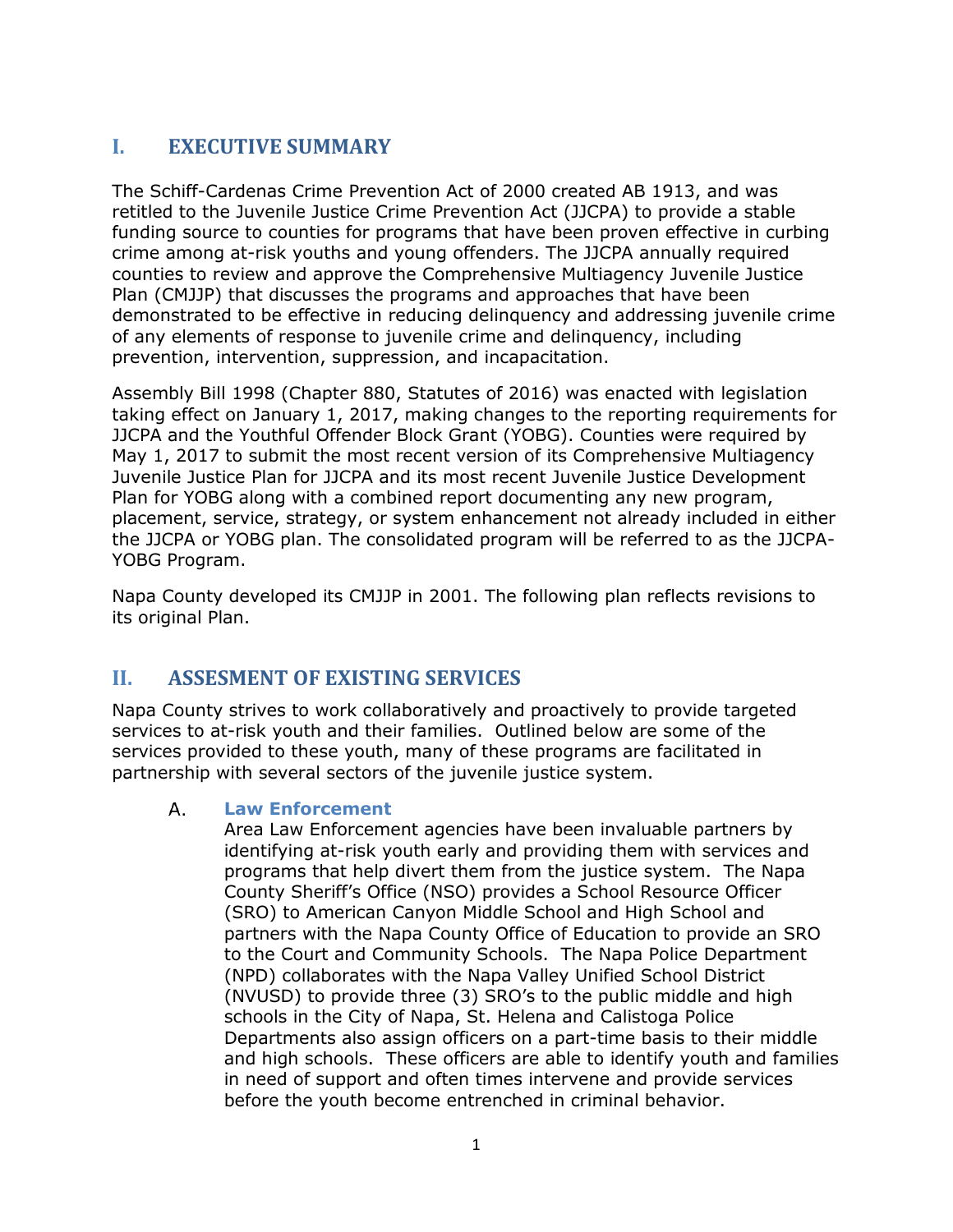The NPD oversees the Youth Services Bureau (YSB), which manages the SRO's and runs the youth diversion program. The YSB provides diversion programming and services to at-risk youth through referrals from law enforcement, schools and parents. This includes a truancy prevention program in partnership with the school district and the local School Attendance Review Board. Additionally, the YSB provides marijuana education for juvenile marijuana offenders. In 2012, the NPD partnered with NVUSD to co-create the *Legacy Youth Project*, a school curriculum for at-risk youth designed to use a holistic and culturally relevant approach to teaching life skills, college readiness, and civic engagement. The NSO runs the Sheriff's Activity League, providing pro-social activities to youth and both the NSO and NPD run the *DARE* curriculum in the elementary schools.

#### <span id="page-3-0"></span>**B. Napa County Probation Department**

The Probation Department plays the most prominent role in handling matters related to juvenile delinquency in the county. The Department receives all law enforcement referrals which have not already been diverted at the police level, and assesses these cases to determine whether they can be handled informally or sent to the District Attorney's office for review and handling in the Juvenile Court. In 2018, the Department supervised approximately 176 wards on formal probation down from 218 in 2018 and successfully diverted many youth from formal supervision through grants of informal probation or deferred entry of judgment. The Department operates the Juvenile Hall with a maximum-staffed capacity of 50 with an average daily population of approximately 14.5 youth in 2018. The Juvenile Hall provides in-house cognitive behavioral programming, contracts with *Aldea*, a non-profit agency, for drug and alcohol treatment services and collaborates with Napa County Office of Education (NCOE) to provide educational services in the onsite Crosssroads High School. The Juvenile Hall also works with Napa County Mental Health to fund two (2) mental health counselors who provide seven day a week mental health services.

Probation youth are assessed utilizing a validated risk and needs assessment tool and determinations are made as to the level of service and supervision they need. Probation diverts youth through informal supervision contracts and formal grants of informal probation pursuant to Welfare and Institutions Code 654 and 654.2. The intake officer can also refer to the Napa Peer Court where a youth accused of an offense can agree to forgo the Juvenile Court process and participate in a sentencing forum with a jury of the youth's peers. Youth successfully completing this program never have a petition filed in Juvenile Court. Lower level traffic violations and infractions are referred to traffic court.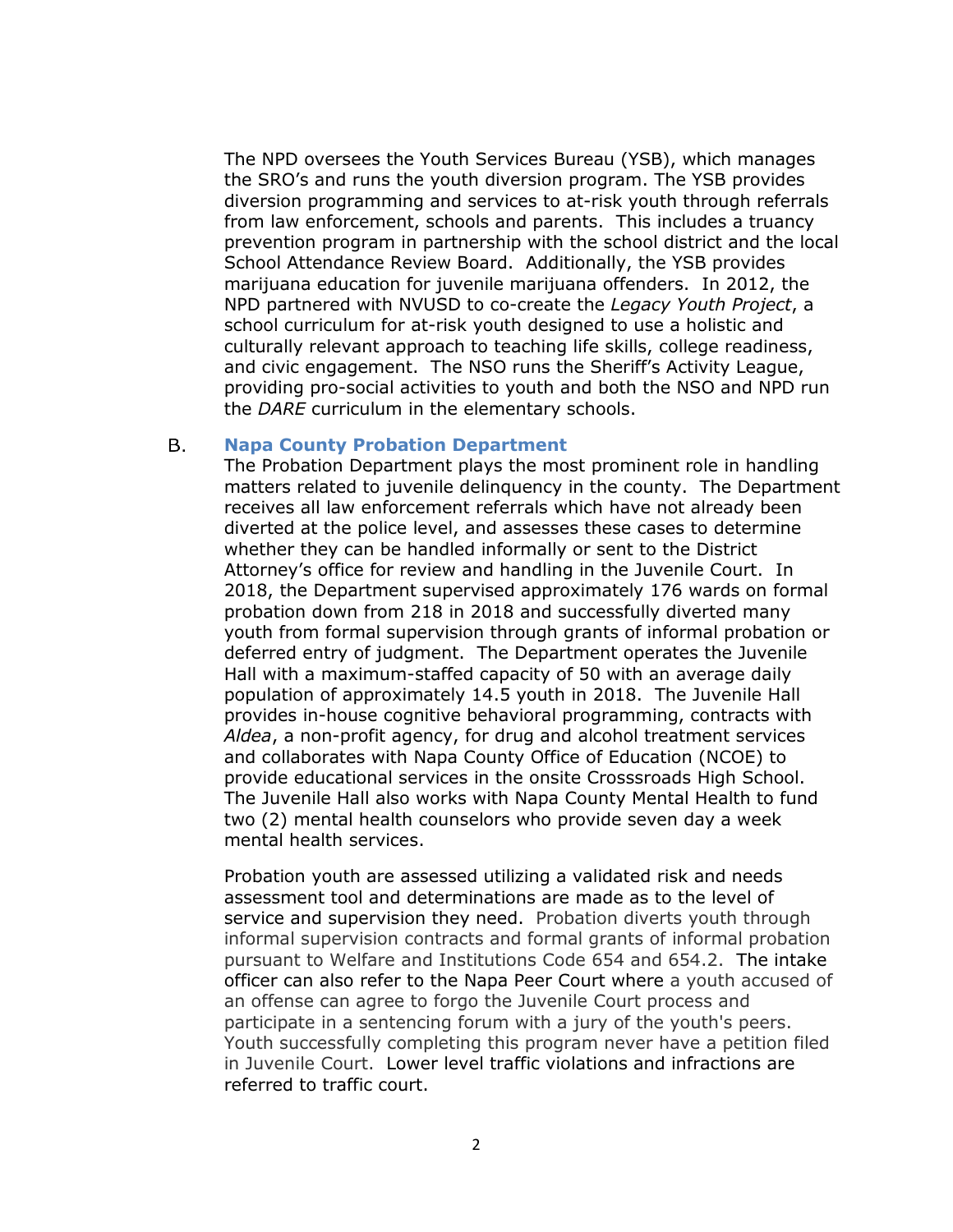Youth/wards under formal probation supervision are supervised pursuant to their assessed risk level and specialized needs (sex offender, gang). Probation Officers (PO) develop case plans with the youth and their families to ensure they receive the services appropriate for their rehabilitative needs. They respond to probation violations utilizing a structured decision making tool (response grid). Officers have a wide range of rewards and sanctions to use depending on the youth's behavior, risk level and rehabilitative goals. Officers also facilitate Child and Family Team (CFT) meetings where the family, parent partners, public health providers, school personnel, mental health, and informal support individual(s) (friends, neighbors, coaches, clergy etc.), meet together for the purpose of supporting youth to address their challenges. The Department also runs evidence based programming to target specific criminogenic needs of at-risk youth including, *Aggression Replacement Therapy*, *Thinking for a Change*, *The Change Company* curriculum and *NCTI's Behavior Change System*.

Parents receive evidence based support as well through the *Parent Project* curriculum facilitated by probation officers and staff from *ParentsCAN*, a local nonprofit that provides support services to parents with children who have special needs. Probation Officers have a strong presence at the local high schools to meet with their assigned youth and support their case plans. Probation also partners with Napa County Office of Education (NCOE) Court and Community Schools to provide a high school classroom exclusively for probation youth to fit their specific needs. A PO is assigned to the classroom, in addition to a teacher, teacher's aide, and a therapist. The goal of Chamberlain High School is to ensure students receive services and support in education, counseling, behavior management, vocational assistance, and independent living. The school has many services including parent participation, ongoing community service, cognitive behavioral therapy, after-school programming, and scholarships for all graduates. The NCOE campus also has a PO who is a Licensed Clinical Social worker assigned to the Court and Community Schools and works in collaboration with school staff to provide restorative justice services for all youth on campus. This service helps youth build skills to handle conflict and provides an alternative for the school to manage discipline. This effort has dramatically reduced suspensions for fighting, other behaviors and helps divert youth from the juvenile justice system.

In partnership with *Aldea Youth and Family Services*, a local non-profit agency, the Department runs an Evening Reporting Center (ERC). ERC is a court-ordered afterschool program providing intensive supervision to youth including 50 hours of cognitive behavioral training (groups), weekly Alcohol and Drug education, guest speakers, prosocial activities and parenting groups. The ERC PO supervises youth in the program for one (1) month post-graduation in an effort to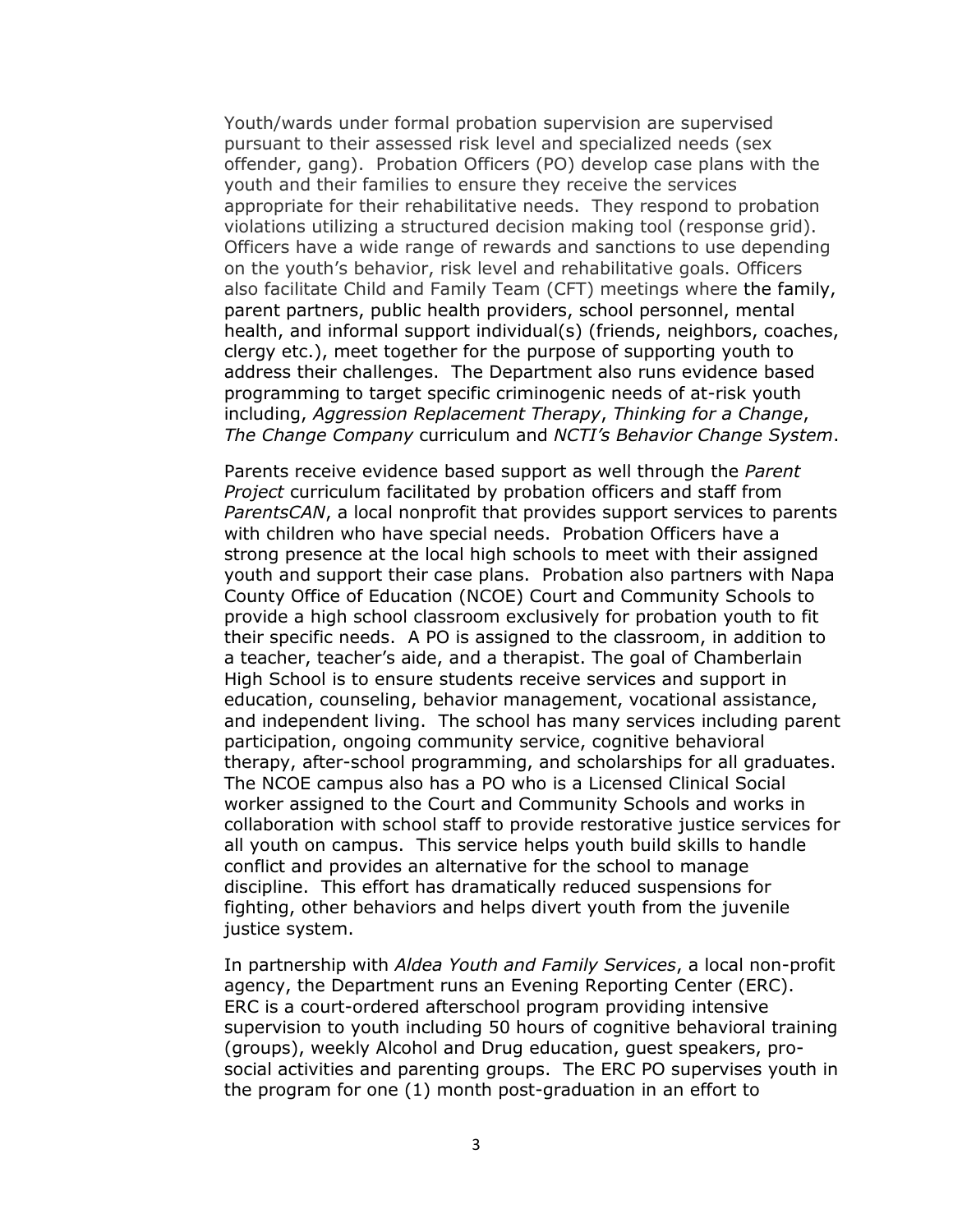implement a transition plan. The Department also participates in the Nexus Program, a multi-disciplinary wraparound program consisting of staff from Child Welfare Services (CWS), Napa County Juvenile Probation and a non-profit agency, ParentsCAN. Nexus serves children and youth who are involved in the CWS or Probation systems and who are at risk of placement in residential treatment if behaviors do not improve or who are ready to return home from residential treatment and need family support to be successful at home. Nexus is a strength-based, voluntary, family-centered program designed to help families achieve independence from formal program supports while keeping their child in the community safely. Nexus is staffed by a Care Coordinator/Facilitator, CWS Social Worker, Juvenile Probation Officer, two (2) Parent Partners and a Community Aide, who work together to provide individualized services based on a family's short term and long term goals.

#### <span id="page-5-0"></span> $\mathsf{C}$ . **Education**

Napa Valley Unified School District (NVUSD) and Napa County Office of Education (NCOE) have been incredibly proactive in implementing programs and services designed to reduce youth involvement in the justice system and have partnered with agencies to address the needs of at-risk youth. In 2011, the NVUSD implemented the Positive Behavior in Schools (PBIS)/ Building Effective Schools Together (BEST) curriculum to provide a consistent and evidence based approach to behavior management. NVUSD has five (5) social workers assigned to work with truancy and foster youth. Four (4) middle schools have opened wellness centers run by social workers providing a holistic approach to health and wellbeing for the youth on campus. To address gang issues and delinquency, NVUSD partnered with the Napa Police Department to design the *Legacy* curriculum. Additionally, *Aldea*, provides counseling and alcohol and drug prevention services to youth in the schools. All schools have adopted restorative practices where they focus on restoring relationships and teaching youth to work through issues instead of levying heavy administrative sanctions that can lead to further academic and behavioral issues.

The NCOE runs the Court and Community schools which provides a school social worker, restorative justice practices, classroom therapists, community mentorships, mindfulness, community service, job readiness training, and partnerships with the Sheriff's Office, Probation Department, *Aldea's* substance abuse treatment, and VOICES youth center. NCOE also partners with the Probation Department to help fund a Senior Probation Officer designated to provide restorative justice services for all youth on campus. The Court and Community Schools Student Assistance Program provides universal screening, assessment and brief therapy for students with mental health needs. Additional services include: pro-social activities, training and teacher assistants for teachers and substance abuse services. The Up Valley Family Resource Center offers mentoring and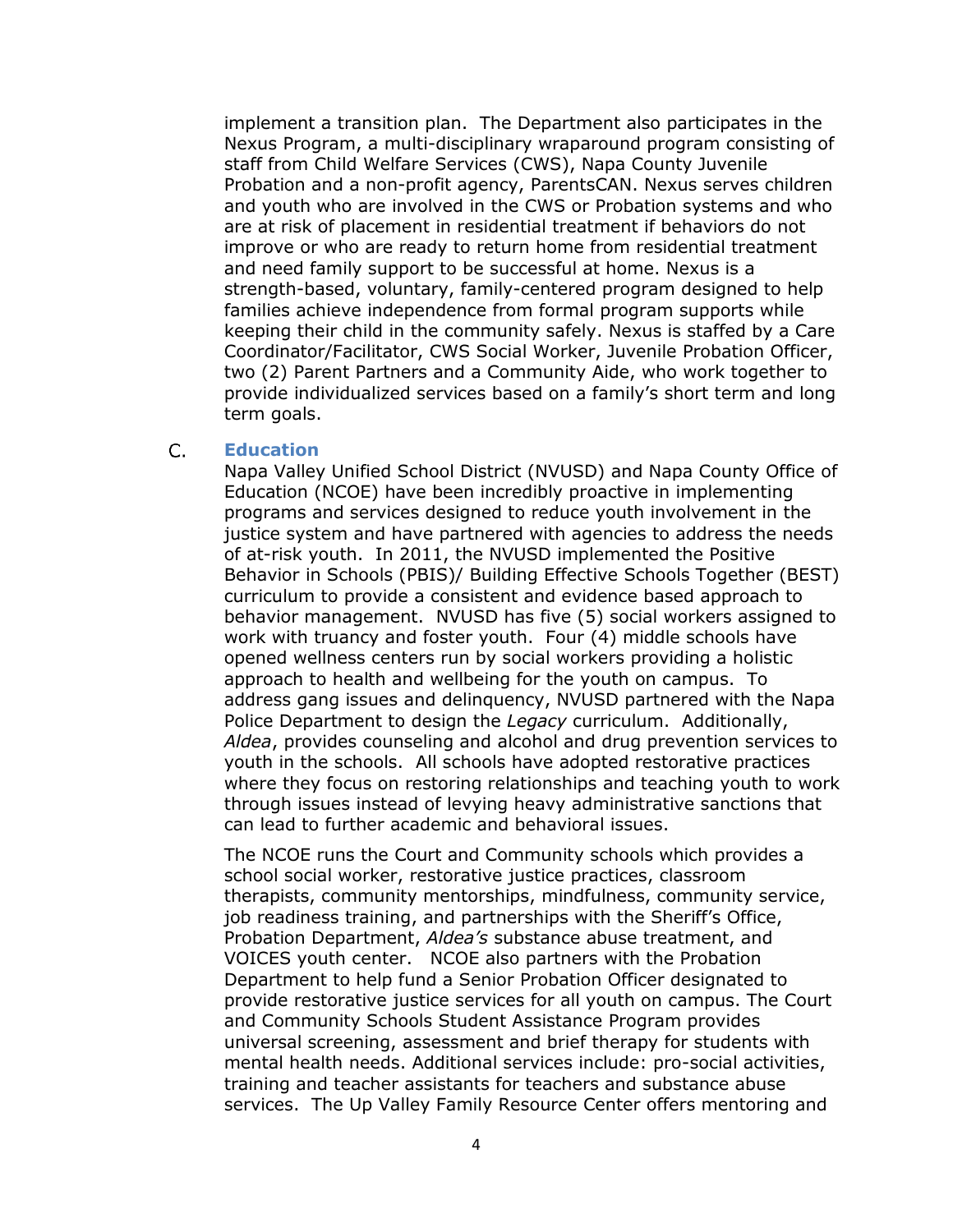support to at-risk middle/high school youth in the cities of Calistoga and St. Helena.

#### <span id="page-6-1"></span><span id="page-6-0"></span>D. **Mental Health**

The Mental Health Division (MH) provides community-based mental health services to Napa County residents in a managed care format. Services are delivered by County staff, contracted community based organizations, individual providers and hospitals. Services are organized by age-related target groups for children and transitional age youth and are structured to provide care in the least restrictive environment. Services include outreach, assessment, case management, emergency response, psychiatric medication, outpatient therapy, and intensive home-based children's services. MH runs a medication clinic which provides psychiatric medication management, care coordination, and psychiatric treatment services to individuals of all ages. To ensure optimal patient care management, there is delivery of educational materials and monitoring/oversight of medication regimen. Another major collaborative program targeting at-risk youth is the *Pathways to Wellbeing* program designed in conjunction with Child Welfare and Probation. The program was created to provide eligible youth (pursuant to the Katie A vs. Bonita lawsuit) mental health services to include the facilitation of child and family team meetings with community partners, Probation and Child Welfare. The youth are also provided in-home behavioral services with the goal of stabilizing youth so they can receive services at a lower level of care.

Children's Full Service Partnership and Transitional Age Youth Full Service Partnership are intensive, comprehensive, community-based array of mental health services designed to stabilize and treat youth who are experiencing difficulties in community functioning, at risk of frequent hospitalization, homelessness, lack of natural supports, financial hardship, challenges surrounding immigration status, multigenerational trauma, family violence, drug addiction, unresolved grief and loss, and out-of-home placement. This program has been successful in providing culturally responsive wrap around support to youth with mental health needs.

Another successful mental health program is *Supportive Outreach and Access to Resources* (SOAR) designed to intervene in the early stages of psychotic illness, with the intention of improving outcomes for clients over time. To be eligible for SOAR services, clients must be between the ages of 8-30, and either be at high risk for developing psychotic symptoms due to family history, or within the first two years of psychotic illness.

*Aldea* Counseling Services works with moderate to severe clients ages 0-21. Services include a thorough assessment, plan development, case management, and treatment. Medication evaluation and monitoring, art therapy, skill building and behavioral coaching are offered on an as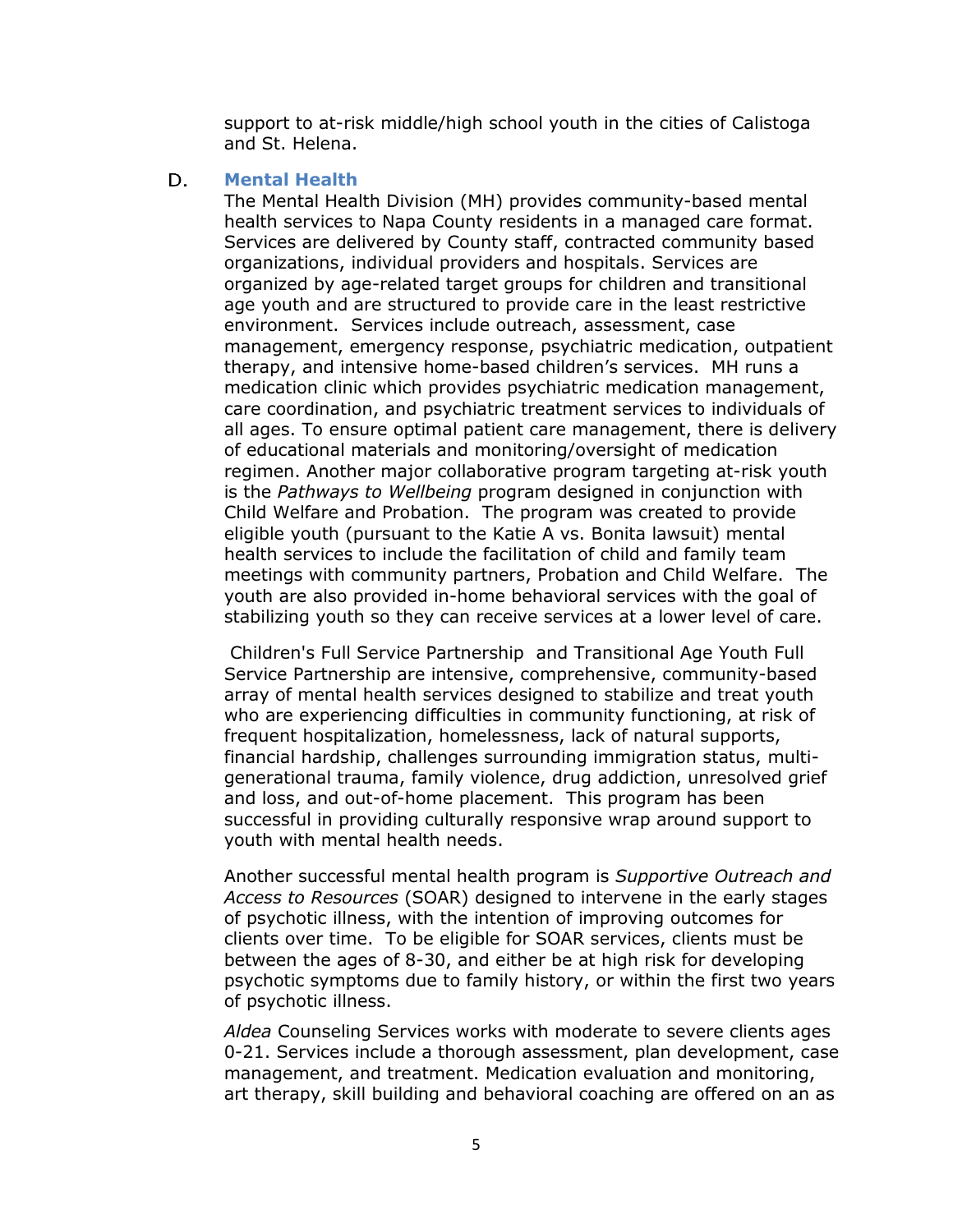needed basis as adjunct services. All services are provided in collaboration with other service providers and family members as needed/appropriate. The Kids Exposed to Domestic Violence Services (KEDS) program provides services specifically to children exposed to domestic violence to prevent the onset of post-traumatic stress disorder (PTSD) or other mental illness. The KEDS program offers tutoring, support groups, and communication with schools, as well as other referrals as appropriate and serves youth ages 0-18.

The *COPE* family Resource Center runs the Home Visitation Project and uses the Healthy Families America evidence-based practice model to work on reducing factors that can lead to child abuse. This is a program offered throughout Napa County serving adults with children (preferably children ages 0-5). They also run the *Strengthening Families Group* which provides therapeutic and psych-educational support groups using evidenced-based strategies for parents/couples of families at risk in the cities of Napa, St. Helena, Calistoga, and American Canyon, as well as offer brief treatment for parents/couples who need more treatment after group or who are not suited for group treatment. The LGBTQ Connection Project works to eliminate the stigma of mental illness in the LGBTQ communities by offering trainings, technical assistance and public awareness opportunities as well as social media platform.

#### <span id="page-7-0"></span>Ε. **Child Welfare Services**

The Child Welfare Services (CWS) Division of the County's Health and Human Services Department provides 24-hour response to, and assessment of, allegations of suspected child abuse and neglect. Division staff provide case management to keep children safely at home, to reunify children with their families when they have been placed in foster care and to achieve legal permanency for children through adoption or guardianship. CWS is also responsible for recruiting and approving resource families in the County and providing adoption services to the community. Division staff may arrange for community services promoting family rehabilitation, such as parenting instruction or family counseling. As State funding allows, the Division is gradually expanding child welfare services to include early intervention and prevention services, such as support services for relatives caring for children and families at risk of abuse or neglect of their children, community education and home visitation.

#### $F_{\perp}$ **Public Health**

The Public Health Division of the County's Health and Human Services Department is responsible for enforcing public health laws and regulations, monitoring and evaluating the health status of the community, protecting residents from health hazards, giving people the information they need to make healthy choices, engaging the community in identifying and solving health problems, developing health policy and plans, and helping people receive health services.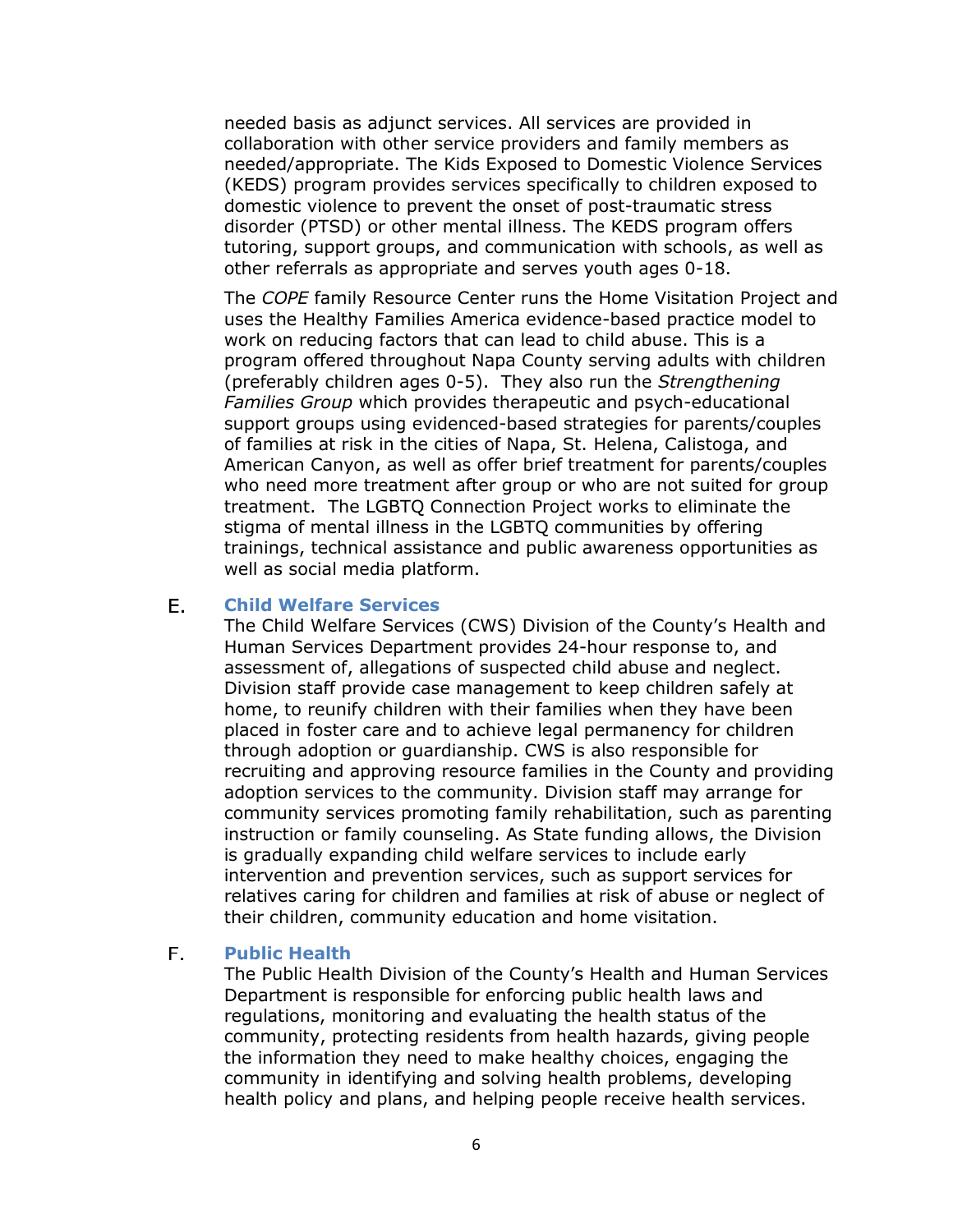They serve at-risk youth by ensuring they receive appropriate health care services if they are placed out of the county in foster care either as a delinquent youth or in the dependency system. In 2016, the Public Health Nurse assigned to CWS became co-located within Probation Department one (1) day a month to increase communication and education for PO's, and improve services for youth.

#### <span id="page-8-0"></span>G. **Drug and Alcohol Services**

The Wolfe Center is Napa County's primary provider of drug and alcohol services for youth. They provide substance abuse education and community awareness in addition to school based prevention and lower level treatment programming. Youth assessed as having higher needs also receive treatment at the Wolfe Center where they are provided treatment utilizing an evidence based treatment model to include several treatment phases and an aftercare component. Families are provided with support classes to educate parents on how to best support their youth in treatment and recovery.

#### <span id="page-8-1"></span> $H_{\star}$ **Other Youth Services**

Napa County is incredibly fortunate to have a wide variety of private nonprofit agencies that provide Napa youth services that range from counseling, alcohol and drug treatment services, and independent living services to recreation programming. These agencies have become strong partners with local government to assist in bolstering the preventative and rehabilitative services for at-risk youth and their families. Other youth and family services are as follows:

The Boy's and Girls Club of Napa, American Canyon and St. Helena provides a positive and safe environment for youth to engage in recreation, employment skills, substance abuse education, leadership and tutoring. They partner with the County to provide free membership to families with youth who are at-risk or on probation.

Big Brothers/Big Sisters expanded to Napa in 1999 to provide adult mentors to local youth.

The Child or Parent Emergency (*COPE*) organization provides assistance to families under stress or in crisis to prevent child abuse and neglect. They offer 24-hour parental stress hotline, emergency child care, education for parents and emergency aid.

*Aldea* Youth and Family Services provides mental health services to children, adolescents, adults and families. *Aldea* also runs the ADAPT program, a special day school program for adolescents with emotional problems. Additionally, *Aldea* runs the Wolfe Center drug and alcohol outpatient treatment program and partners with Probation to run the Evening Reporting Center for probation youth.

Alternatives for Better Living offers anger management, parenting, substance abuse treatment, drug testing and counseling in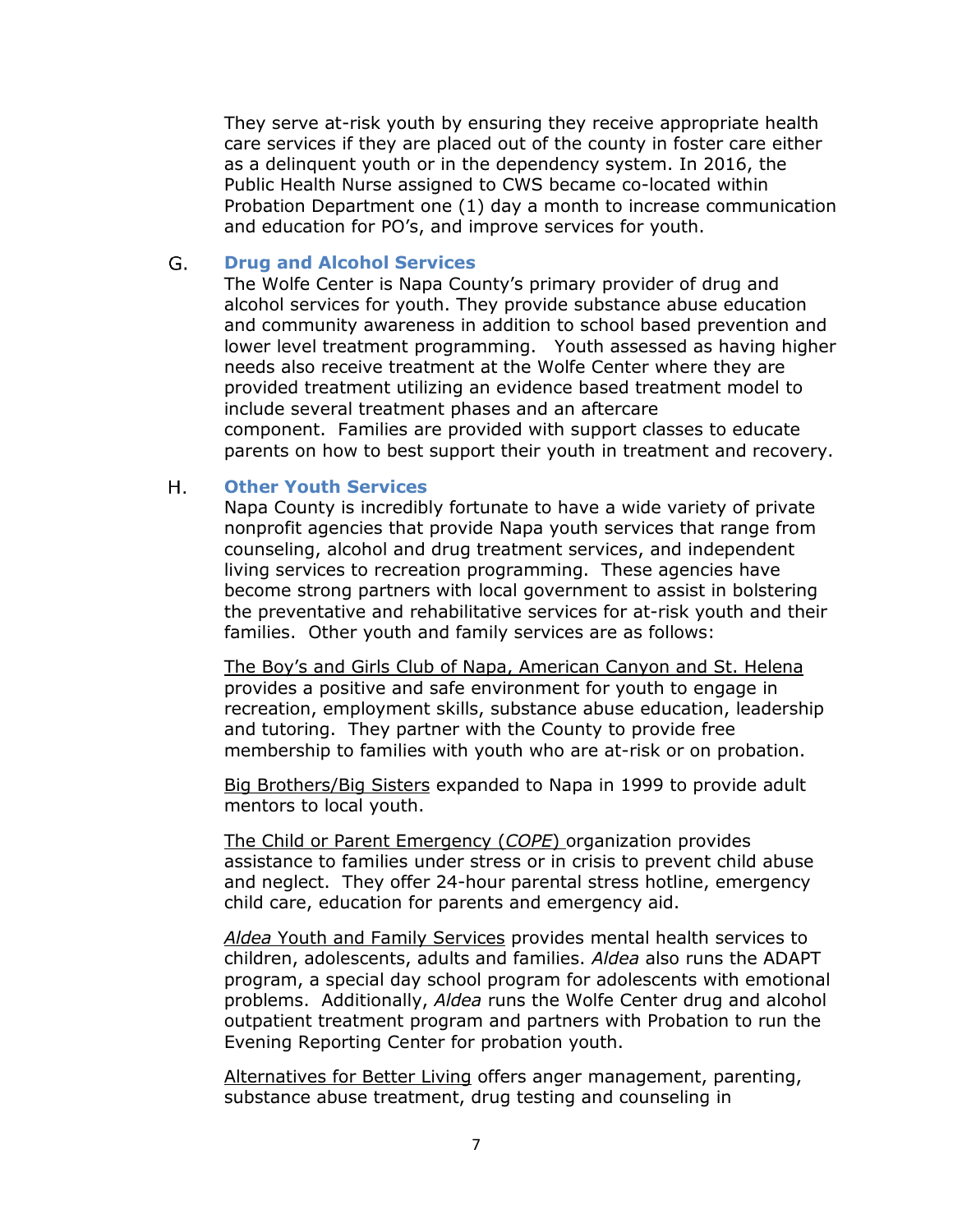Napa. They provide prevention and training for employers, employees and family members affected by substance abuse or anger.

The Court Appointed Special Advocate (CASA) program provides advocacy, support and mentorship for abused and neglected children who have been made dependents of the court for their safety and protection. CASA advocates for the best interest of children from newborn to age 18 and provides a consistent role model for the entire time youth are in the foster care system.

VOICES - Napa works with underserved youth ages 16-24, by utilizing holistic services throughout their transition from foster care and probation. They provide independent living skills services, job readiness, job placement services, GED services, and LGBTQ support.

The If Given a Chance Foundation is a scholarship fund that annually awards recent high school graduates stipends for their educational or vocational objectives. Recipients must have overcome major obstacles to graduate from high school.

ParentsCAN is a professional, parent-led organization that helps families of children with special needs. They connect parents and caregivers to trained advocates who understand their challenges, and compassionately guide them to services that strengthen and support the entire family.

Napa Emergency Women's Services (NEWS) is dedicated to providing services for survivors of domestic and sexual abuse. NEWS promotes safe communities and social change through prevention, intervention, education, and advocacy throughout Napa County. They also contract with the county to provide victim witness services to victims of sexual offenses.

To facilitate collaboration amongst the organizations listed above and support the integration of services, the Juvenile Justice Coordinating Council continues to regularly convene to communicate and assess progress and any service gaps. Additional opportunities for collaboration and integration of services come naturally through the many partnerships forged through this and other processes including the Interagency Placement Committee, the Community Corrections Partnership Committee, the Continuum of Care Reform Committee and the Child Abuse Prevention Council and Breaking Barriers Committee.

## <span id="page-9-0"></span>**III. ASSESSMENT**

Napa County prides itself on its integrated evidence based approach to reducing juvenile delinquency. Since 2001, the Juvenile Justice Commission Committee (JJCC) has made great strides in addressing the service gaps and within the last 10 years the community has implemented a significant amount of proven evidence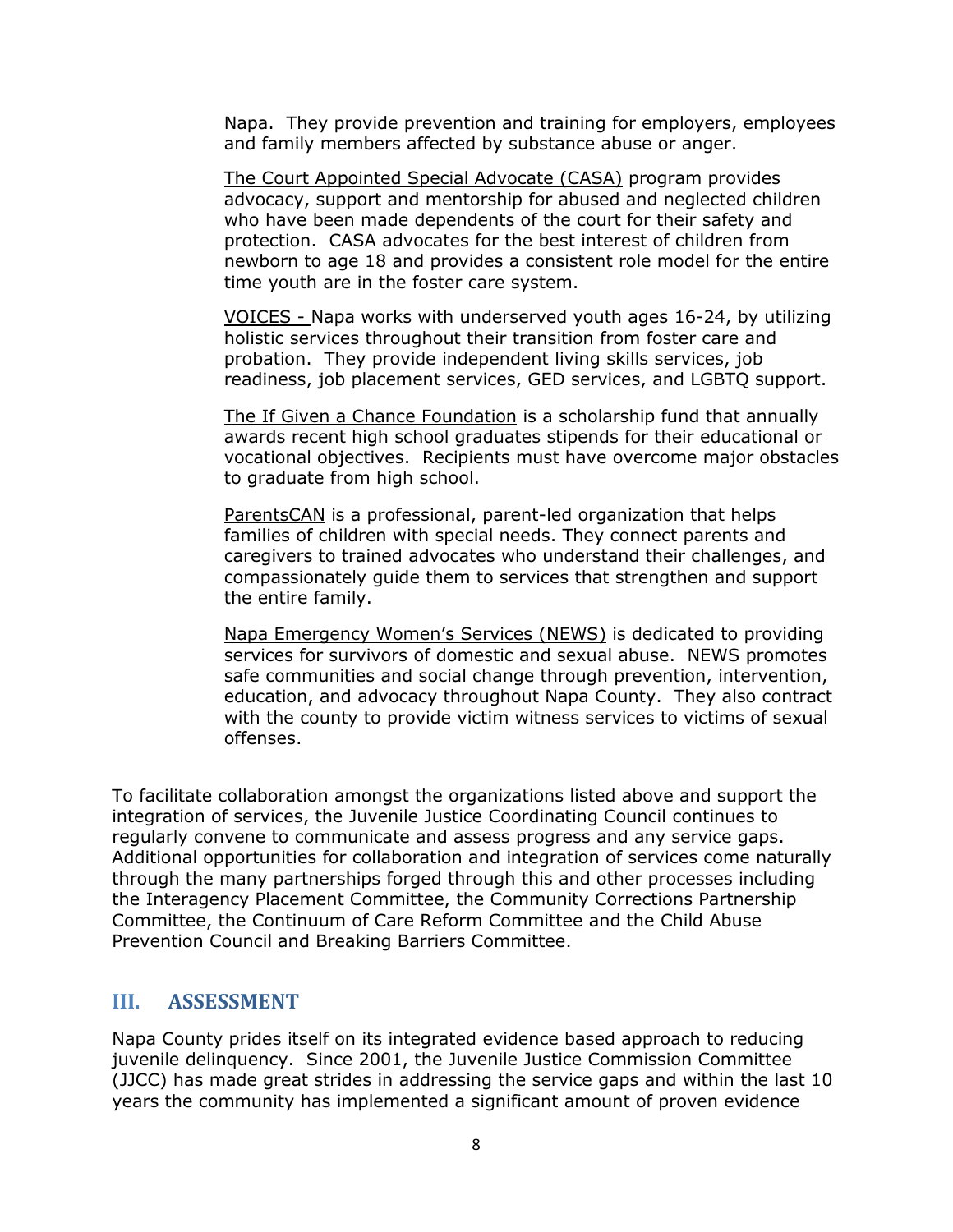based services. These services have contributed to considerably lower rates of arrest, incarceration, youth under correctional supervision, and expulsions from school. From 2010 to 2016 the amount of youth supervised on probation has been cut by more than half from over 550 to under 220.

While there has been incredible success with the County's approach to addressing juvenile delinquency, the youth remaining in the system have shown to have significant needs. JJCPA and YOBG funding has been utilized successfully to target these youth by funding intensive supervision services, community drug and alcohol treatment and evidence based programming. For youth with significant issues with drugs and alcohol, there are currently no residential treatment centers in Napa County. Supporting the outpatient, prevention and early intervention services provided by the *Aldea* Wolfe Center has been critical in treating youth before they reach a higher level of need. The JJCC continues to support services in 2017. Youth statistical information is provided in *Figure 1 through 3*.

| Year | Juvenile    | Juvenile              | Juvenile Hall        | Napa School                |
|------|-------------|-----------------------|----------------------|----------------------------|
|      | Misdemeanor | <b>Felony Arrests</b> | <b>Average Daily</b> | <b>District Expulsions</b> |
|      | Arrests     |                       | Population           |                            |
| 2009 | 260         | 189                   | 43                   | 38                         |
| 2010 | 339         | 173                   | 36                   | 41                         |
| 2011 | 252         | 151                   | 30                   | 26                         |
| 2012 | 242         | 135                   | 25                   | 13                         |
| 2013 | 198         | 98                    | 22                   | 6                          |
| 2014 | 160         | 104                   | 24                   |                            |
| 2015 | 160         | 77                    | 19                   | 3                          |
| 2016 | 134         | 76                    | 18                   | 19                         |
| 2017 | 97          | 65                    | 16                   | 35                         |

*Figure 1: Probation Youth Statistics from 2009 thru 2017*

\* Juvenile arrest data obtained from the State of California Open Justice data base: [https://openjustice.doj.ca.gov/crime](https://openjustice.doj.ca.gov/crime-statistics/arrests)[statistics/arrests](https://openjustice.doj.ca.gov/crime-statistics/arrests) . Expulsion data provided by the Napa Valley Unified School District.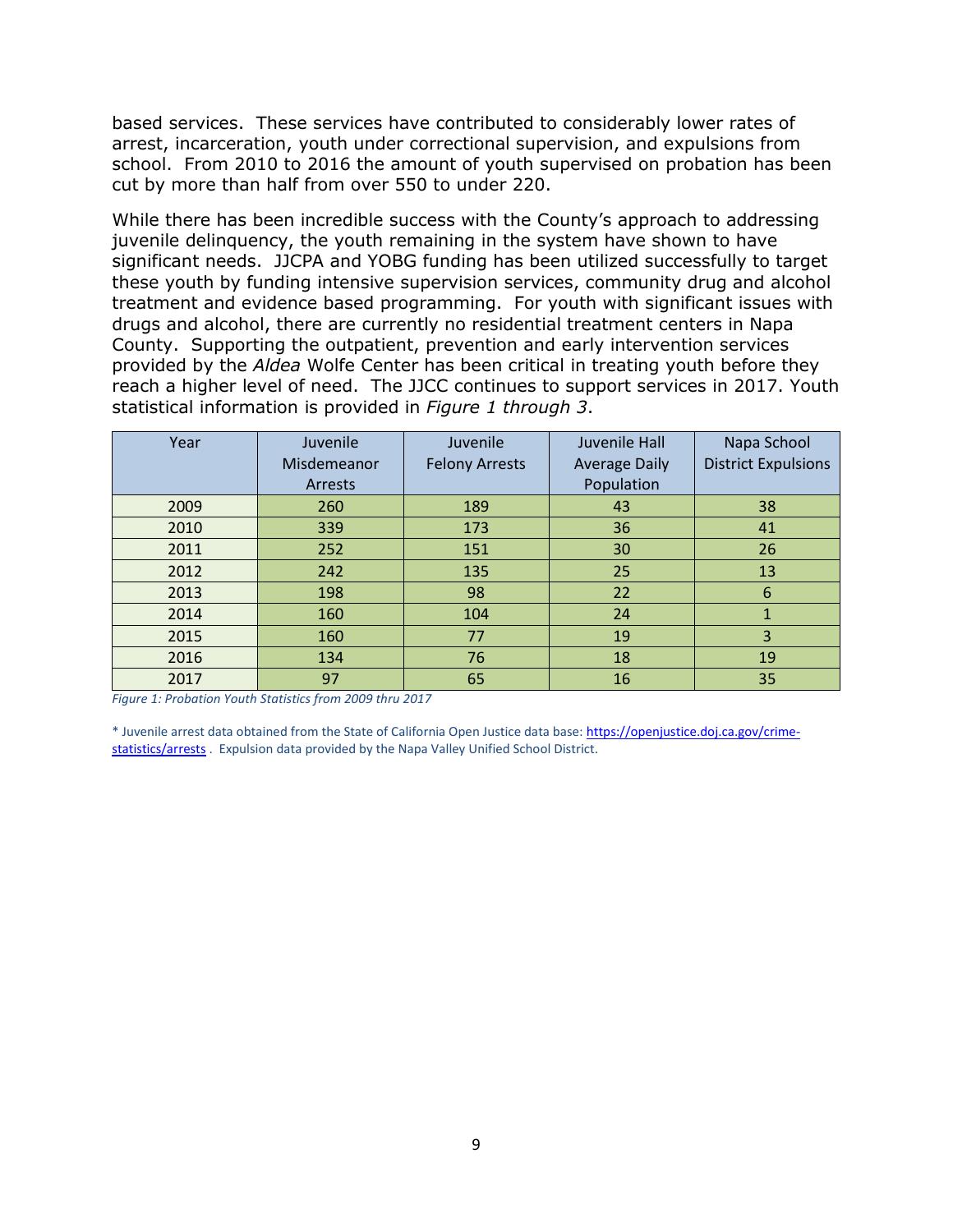

*Figure 2: Juvenile Felony and Misdemeanor Arrest Data . Source: California Department of Justice Data Base: <https://openjustice.doj.ca.gov/crime-statistics/arrests>*



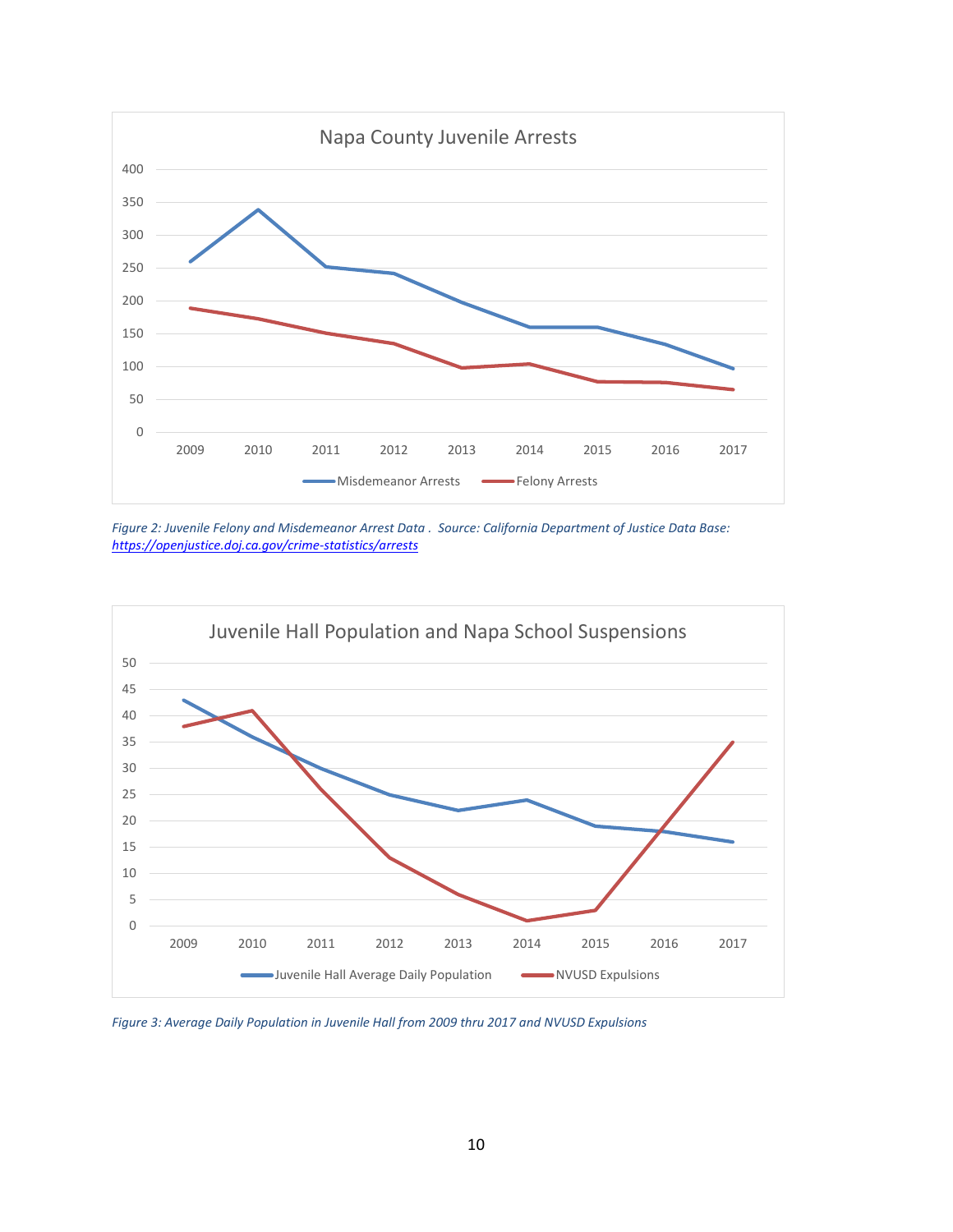## <span id="page-12-0"></span>**IV. IDENTIFYING AND PRIORTIZING FOCUS AREAS**

While the various jurisdictions may be able to identify specific areas where juvenile crime poses the greatest public safety risk, Napa County has taken the approach that all communities within the County face the same general risks as a result of juvenile crime and delinquency. The Court and Community Schools have a higher concentration of youth on probation in comparison to mainstream schools and thus have programs, community organization engagement, services and law enforcement support to be responsive to those youth's specific needs. Due to Napa's population of approximately 140,000, the top concerns of all jurisdictions are considered in a countywide strategy for addressing juvenile delinquency.

## <span id="page-12-1"></span>**V. JUVENILE JUSTICE ACTION STRATEGY**

Napa County has a coordinated approach to address crime and juvenile delinquency and a shared vision of utilizing evidence based programming to target at-risk youth. Napa County is committed to prevention services by providing parents and care providers parenting education and resources which can be accessed through many CBOs, family centers and government agencies. Youth are provided preventative services in schools through drug and alcohol education and prevention, and utilization of restorative justice and best practices to help youth build conflict management skills. On campus School Attendance Review Teams review school attendance and meet with youth and families to address truancy and any other underlying issues. Social Workers work throughout the district to intervene early on truancy cases because truancy is often an indicator of other issues that may need to be explored with the family. Youth may be referred to counseling, specialty mental health services, or alcohol and drug counseling if needed. Youth who continue to exhibit ongoing issues with truancy are referred to the School Attendance Review Board where they are placed on a formal contract and may be placed in Truancy Court and referred to the Youth Services Bureau (YSB) for classes. As behaviors become significant enough for law enforcement intervention, schools, parents, and law enforcement can refer youth to the YSB where the program's social worker works with the family to address issues leading to delinquent behavior and additional referrals to community resources may occur.

The Probation Department receives all criminal referrals not diverted at the police level and there are several options to explore to address the delinquent behavior. Youth can be diverted to Peer Court, informal probation, Traffic Court or Juvenile Court where there are also several forms of Court ordered diversion programs depending on the severity of offense and risk level. Some significant crimes that fall under Welfare and Institutions Code 707(b) may be referred for fitness to Adult Court. Youth declared wards of the Court can be placed in specialized supervision caseloads depending on their needs. Probation often coordinates with Mental Health, counselors, Child Welfare, drug and alcohol providers, community based organizations, law enforcement, and families to ensure the youth receives appropriate services. Youth are referred to EBP groups specific to their criminogenic needs which are run by probation staff and other organizations.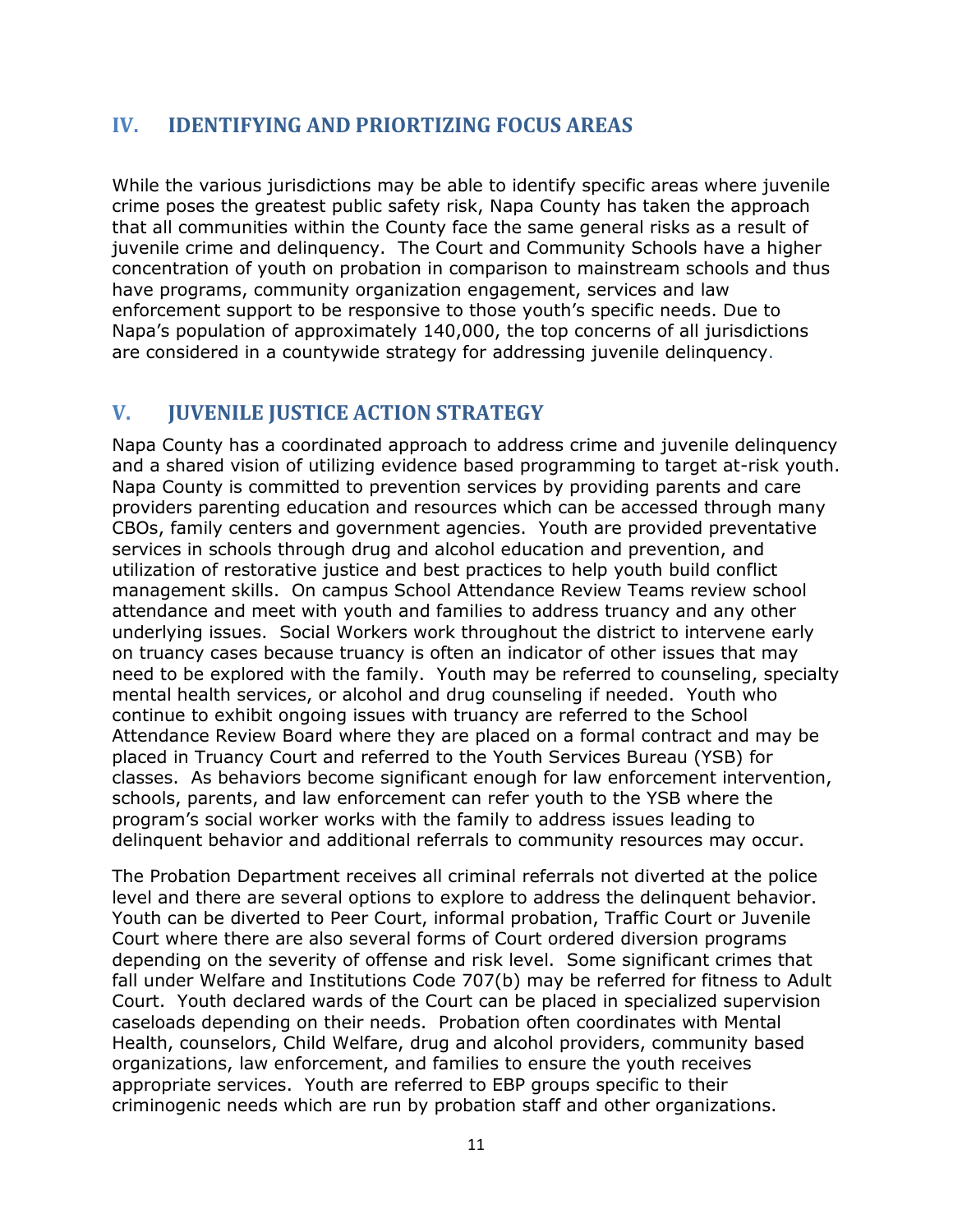Probation Officers utilize a structured decision making tool that provides a continuum of responses for delinquent behavior based on the severity of behavior and risk level of the youth. Responses range from verbal reprimands to arrest and possible out of home placement in a camp or residential treatment setting.

## <span id="page-13-0"></span>**VI. INFORMATION SHARING AND DATA**

Napa County is in the process of building a fully integrated criminal justice information and case management system that shares data among all criminal justice partners including Law Enforcement, District Attorney, Public Defender, Jail, Courts, Victim Witness, Probation and Juvenile Hall. The system is fully integrated for adult systems and is in the process of being built for Juvenile Hall and Juvenile Probation. Data is currently being pulled from separate case management and data systems within each agency and shared to review outcome measures.

## <span id="page-13-2"></span><span id="page-13-1"></span>**VII. JJCPA FUNDED PROGRAMS**

#### $A_{-}$ **Outpatient Substance Abuse Treatment Program (OSAT)**

The Napa County OSAT is designed to provide program services to probation youth who need assistance in reducing and/or eliminating substance abuse and the crimes associated with their substance abuse. The Wolfe Center, in collaboration with the Probation Department, provides intensive Evidence Based Practices (EBP) outpatient substance abuse treatment to probation youth.

The primary goal of OSAT is to assist youth in breaking their pattern of addiction and/or abuse as well as negative behaviors associated with substance abuse. Youth participants receive random and frequent drug screening and curfew checks; clean and sober recreational activities; rewards for progress; and immediate sanctions for non-compliance.

Youth referred to the OSAT are initially assessed by the Probation Department to determine their level of risk using the Youth Level of Service/Case Management System (YLS/CMI), a comprehensive case management system designed to assist Probation Officers in assessing the needs of all juvenile offenders. Youth referred to Wolfe Center, a program of *Aldea* Children and Family Services for an individual Alcohol and Other Drugs (AOD) assessment which identifies the level of treatment from which the youth would benefit. Some of these youth are also enrolled in the Napa County Probation Evening Reporting Center (ERC) and/or the Napa County Probation Day Reporting Center (DRC) during the summer months.

Minors who receive treatment at Wolfe Center, are provided substance abuse treatment utilizing the Evidence Based Matrix model comprised of three (3) treatment phases. While in the program, participants and their families receive the traditional treatment components of assessment, treatment planning, parental support, education,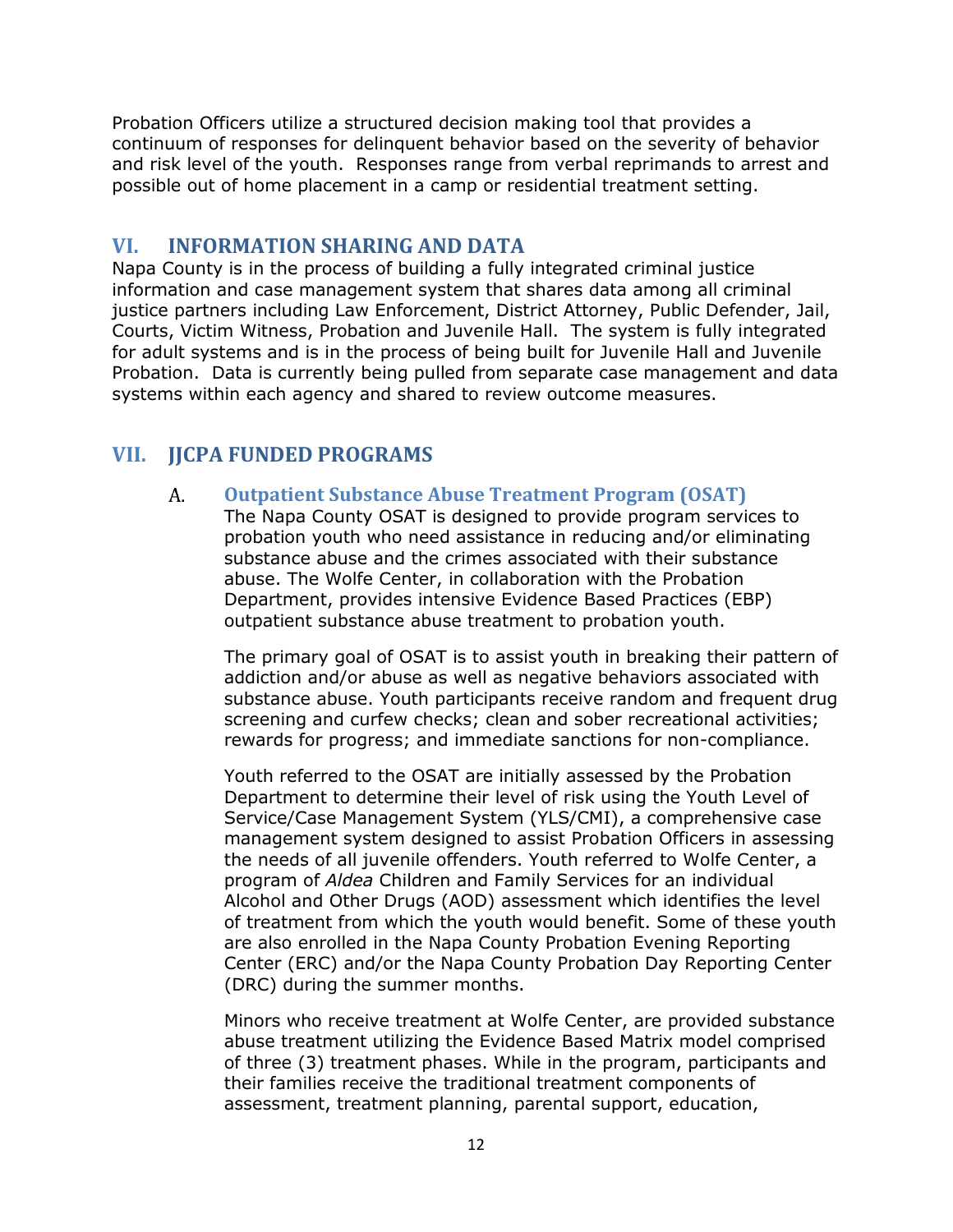individual and group therapy. The OSAT provides intensive supervision and therapeutic services to each participant and most youth complete the curriculum within 12 months.

In addition to the Wolfe Center, participants in the OSAT are provided intensive supervision by the Probation Officer who is responsible for monitoring the participant's Court orders, and referring youth and their families to community based services to address co-occurring issues. While the goal is to decrease incarceration for OSAT participants, it is necessary at times to commit participants to Juvenile Hall for sanctions.

While in Juvenile Hall, all youth participate in Drug Education programming conducted by a Wolfe Center counselor. Additionally, youth in custody are administered the American Association of Addiction Medicine (ASAM) which is a substance abuse early intervention and pre-assessment tool.

#### <span id="page-14-0"></span>**B. Juvenile Probation Services Program (JPSP)**

The JPSP is a delinquency intervention program of the Probation Department. The purpose of the program is to increase the competencies of juvenile probationers and their families so that youth successfully complete probation, do not re-offend, and attempt to repair the harm they might have done to a victim. The program is staffed with two (2) Probation Officers responsible for investigating the most appropriate intervention for youth in the delinquency system. Additionally, they supervise youth based on their assessed criminogenic needs and coordinate appropriate evidence based programming and services. This program also funds a half-time position assigned to support and engage youth and their families through Child and Family Team meetings. Staff also works to identify additional family and natural community supports to assist youth in meeting their rehabilitative goals. To ensure officers are adhering to the principals of Evidence Based Practices (EBP) when developing these goals, this program funds a contract with an expert in EBP to provide case review assistance and one-on-one case management support to staff. Additionally, this program funds a half time mental health counselor to provide mental health counseling and support services to the youth in the Juvenile Hall. Having staff available to assist youth with their MH needs allows Probation to be responsive to issues that may prevent them from fully engaging in the programming that targets their criminogenic needs.

Referrals for programs and services are made by Probation Officers who supervise juvenile offender caseloads. The services youth receive are a function of the Youth Level of Service/Case Management Inventory (YLS-CMI). The YLS-CMI is a validated assessment tool Probation Officers use to identify risk, responsivity and the top criminogenic needs in order to create more meaningful case plan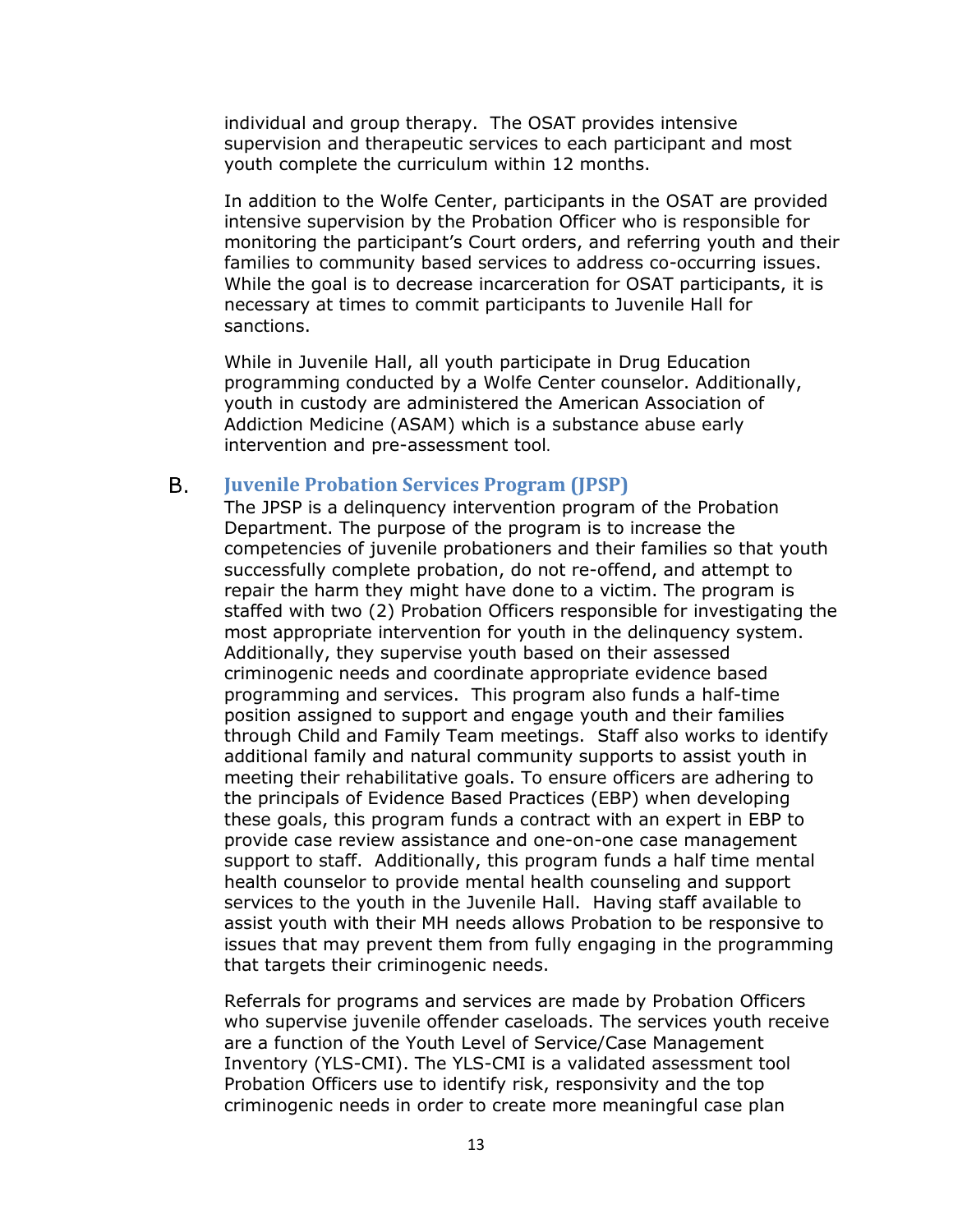objectives for juvenile offenders. Assessments are reviewed as youth progress through their supervision period and their risk levels are adjusted according to the level of need. Additionally, this program funds EBP quality assurance coaching for staff to ensure the services provided to youth adhere to the key elements of evidence based practices.

Probation refers youth and their families to Parent Project™ classes, an evidence based parent advocacy program. The Parent Project® is a parent training program designed for parents of youth who have challenging behaviors, including those often referred to with the labels of oppositional defiant, or conduct disorder. This class is also appropriate for parents of youth who are at risk or exhibiting destructive adolescent behaviors such as poor school attendance and performance, alcohol and other drug use/experimentation, gangs and occult involvement, runaways, suicide and teens with violent behaviors

The Probation Department continues to provide ongoing evidence based practices training and refreshers trainings including: The Carey Guides (an effective case management tool utilized to assist Probation Officers in obtaining a balance in their approach with offenders and in helping the offender identify meaningful rewards while linking those rewards with positive behavior change) and Motivational Interviewing.

## <span id="page-15-1"></span><span id="page-15-0"></span>**VIII. YOUTHFUL OFFENDER BLOCK GRANT (YOBG)**

#### A. **Evening Reporting Center (ERC)**

The ERC is designed to serve medium to high-risk offenders between the ages of 14-17 who meet certain eligibility requirements. The program provides highly structured evidence-based programming and prosocial activities during after school hours when youth are at a higher risk to engage in delinquent behaviors. The program is collaborative between the Probation Department and *Aldea* Children and Family Services, and provides intensive supervision to youth including 50 hours of cognitive behavioral training (groups), weekly AOD education, guest speakers, pro-social activities and groups for parents of youth in the program. Youth are court ordered into the program for 60 days to receive evidence-based programming designed to target their criminogenic needs. The programming is provided by Probation and *Aldea* using evidence-based NCTI curriculum and Motivational Interviewing. Each ERC youth has an individualized case plan monitored by the Senior ERC Probation Officer. The ERC is a crucial enhancement to services for the target population.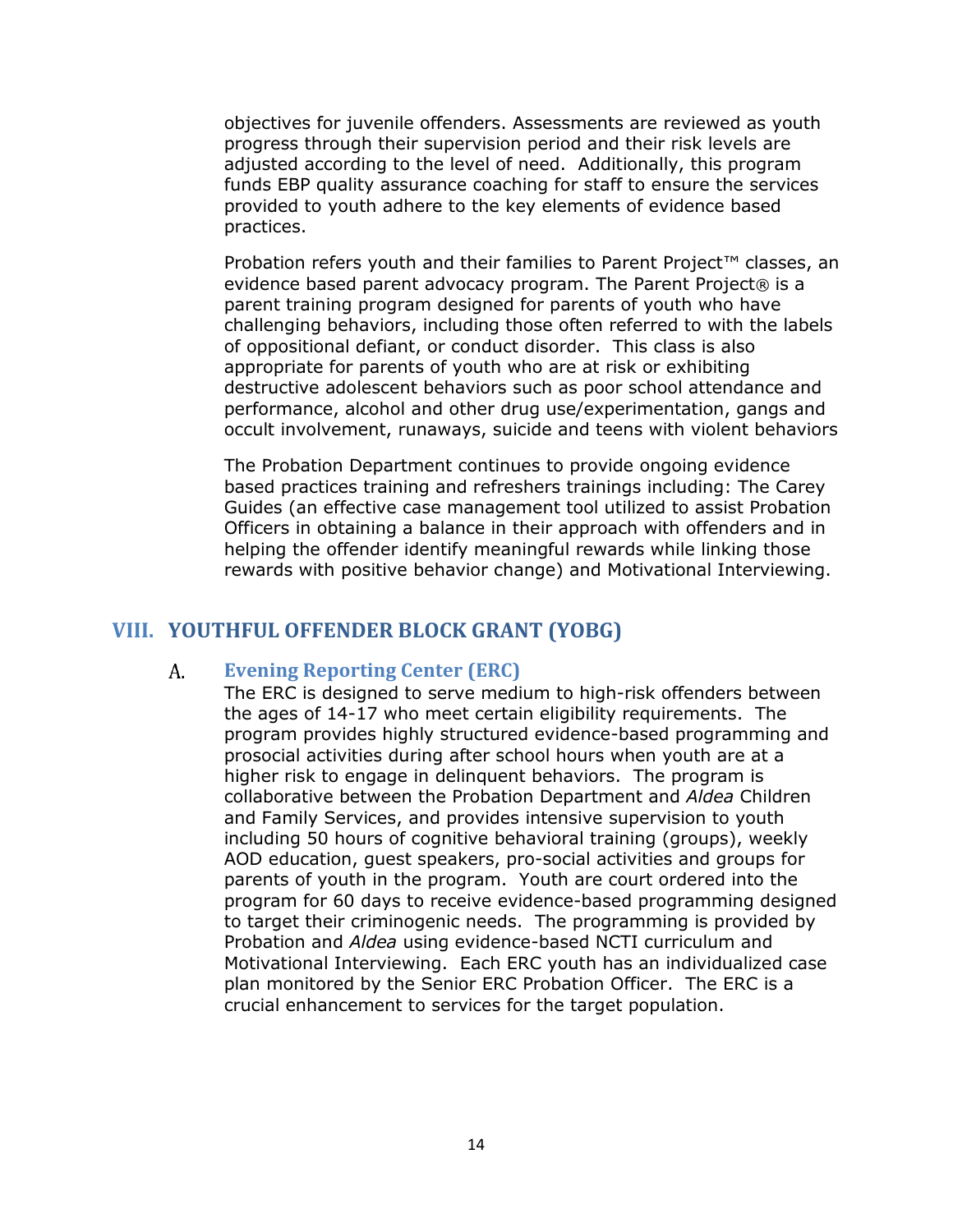1. The YOBG funds one (1) Senior Probation Officer who is responsible for overall oversight of the coordination of the ERC program including case management and aftercare services to youth. Services and supplies include rent and utilities for the ERC facility, food, curriculum, building maintenance, and incentives. The grant also funds an *Aldea* counselor position to provide drug and alcohol assessments and education, parent classes, mental health counseling and general support and supervision.

**2.** The ERC fits into the County's juvenile justice strategy by utilizing an evidence based collaborative approach to addressing juvenile delinquency. The program is a collaborative between Probation and *Aldea* program providing drug and alcohol services to youth on probation funded through JJCPA. Youth in programming build relationships with these counselors and can be assessed from program into treatment to participate in the OSAT curriculum.

#### <span id="page-16-0"></span> $B<sub>1</sub>$ **Intensive Probation Supervision**

The purpose of the County's Probation Intensive Supervision Services Program is to enhance rehabilitative treatment programs and services to high-risk youthful offenders residing in the community and/or returning to the community from residential treatment or camp. Youth are provided aftercare and re-entry services along with evidence based programming provided by the Youth Offender Block Grant (YOBG) funded staff. Youth with intensive mental health needs are case managed in the community in partnership with the Probation Officer, mental health providers and child and family teams. Probation staff utilize the Youth Level of Service/Case Management Inventory assessment to case plan and target youth's criminogenic needs and refer them to appropriate programming. Youth can be referred to groups utilizing the NCTI and Change Company curriculum, Thinking for a Change, Aggression Replacement Therapy (ART), and can receive additional Cognitive Behavioral programming like Functional Family Therapy through our community partners. Staff utilize Motivational Interviewing, one-on-one skill building and journaling in their daily work. Additionally, the Intensive Supervision Probation Officer provides increased level of supervision and may utilize GPS monitoring, drug testing, searches and behavior responses in accordance with the response grid (continuum of responses pursuant to behavior and risk level).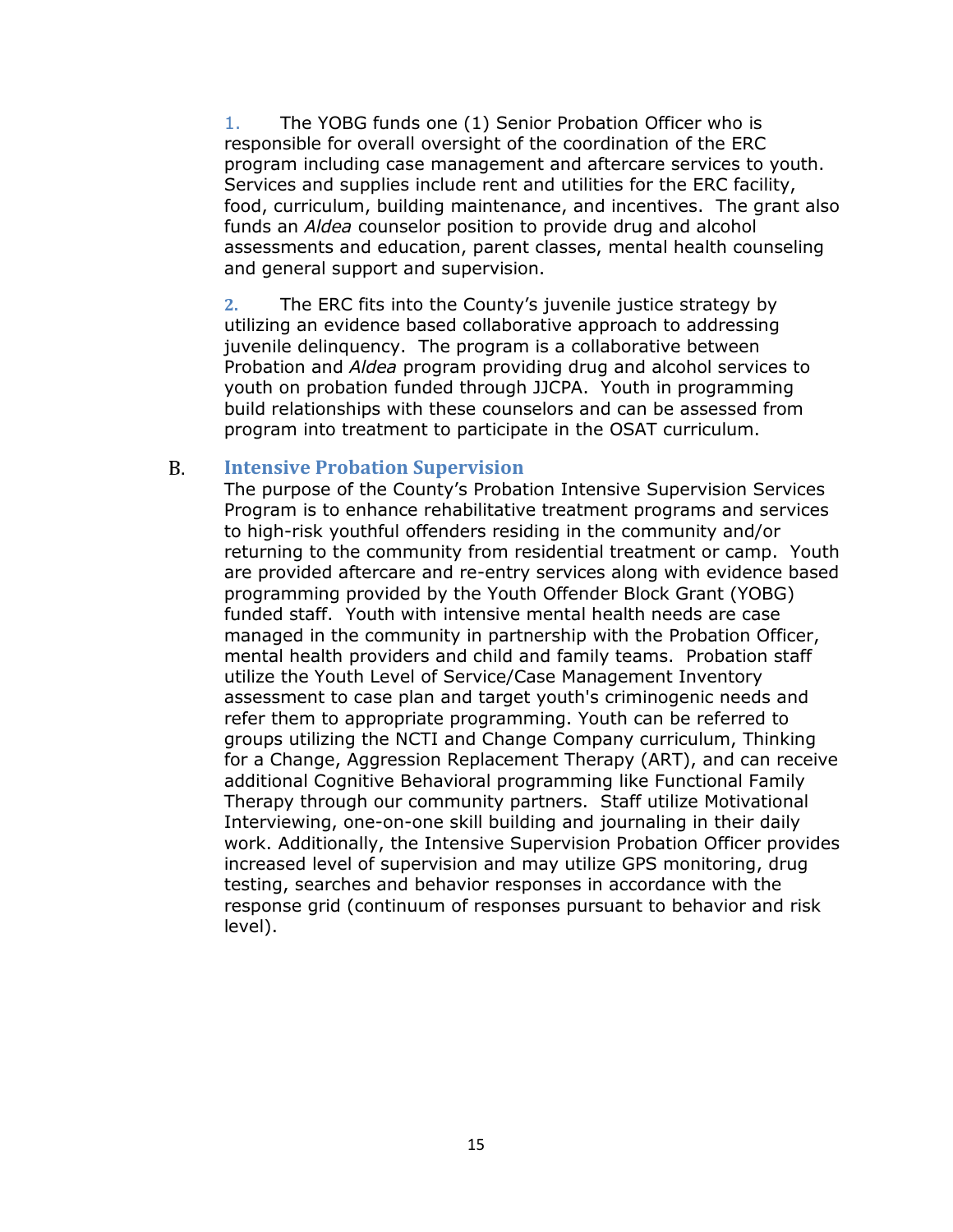1. YOBG funds one (1) full-time Senior Probation Officer dedicated to this caseload and is responsible for monitoring very high-risk youth that receive intensive supervision.

2. The Intensive Supervision Program works in conjunction with the County's juvenile justice strategy by providing high-risk youth evidence based supervision services. This program often coordinates with outside providers for services not provided internally through the Probation Department, such as drug and alcohol treatment, mental health services and educational/vocational services. Probation officers utilize the Youth Level of Service Case Management Inventory (YLS/CMI) assessment tool. All juvenile Probation Officers are trained in the use of the YLS/CMI paid by JJCPA funds.

### <span id="page-17-0"></span> $C_{\cdot}$ **Pro Social Skills Training**

Pro-Social Skills Training provides targeted services to youthful offenders assessed as having criminogenic need areas which would benefit from cognitive behavioral intervention and skill building. These services are provided in our Evening Reporting Center (ERC), in our community at schools and at our department. This program is run by a Senior Probation Officer who organizes internal cognitive behavioral programming and trains Probation Officers to provide these direct services. Staff allow for capacity to design, implement and deliver cognitive behavior and prosocial skills training to probationers in connection with their individualized criminogenic need areas and dosage required to create meaningful behavior change. Staff are trained in cognitive behavior facilitation, Motivational Interviewing, utilizing evidence based NCTI curriculum, *The Change Companies*  curriculum focusing on life skills, *Carey Guides* and the Brief Intervention Tools.